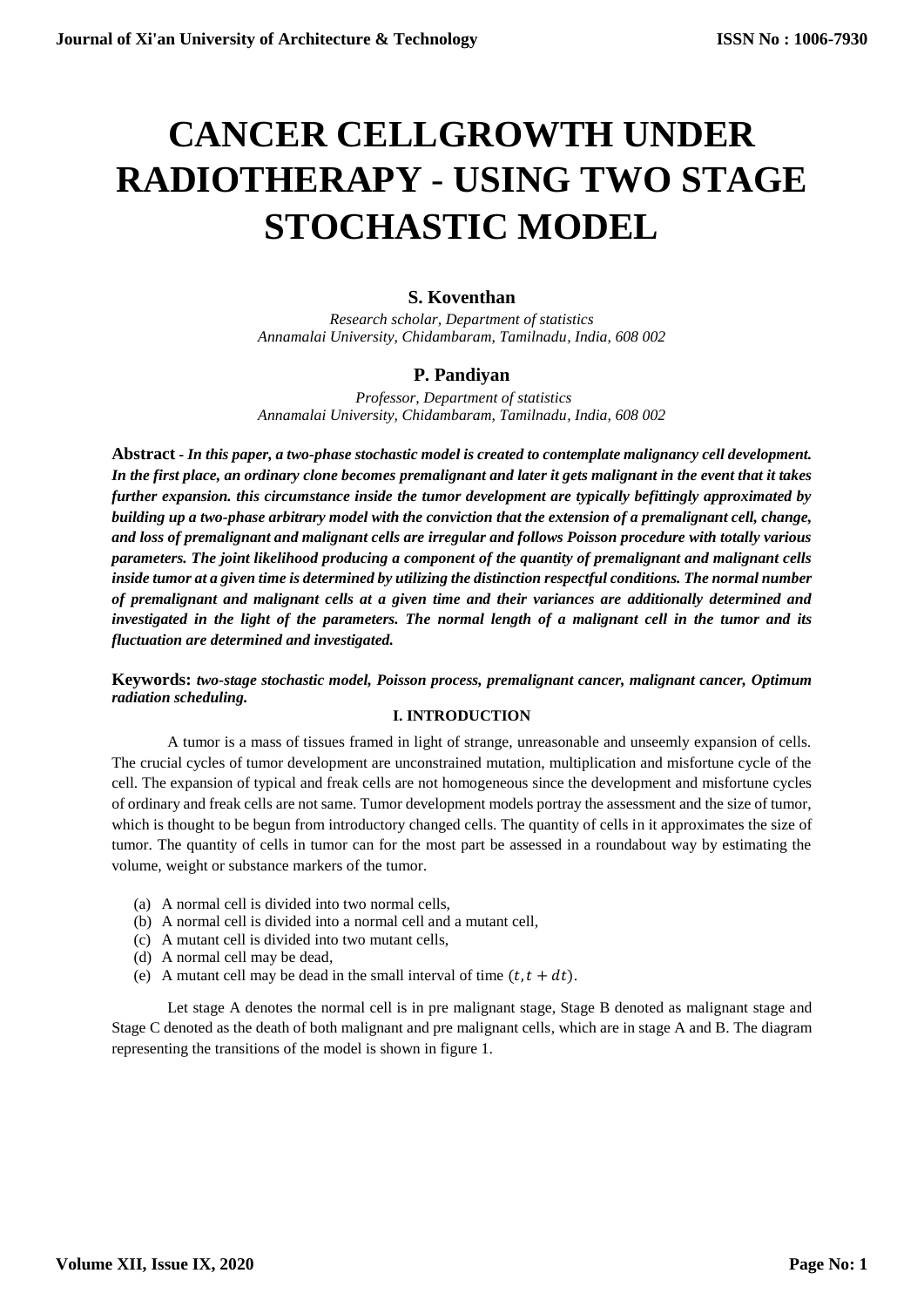

Fig:1. Diagrammatic representation of the proliferation process of the tumor.

In this paper, two-stage stochastic model is developed with the assumption that the death of cell will occur in both states of pre malignant and malignant cells with open-ended models.

#### **II. ASSUMPTIONS OF THE MODEL**

- 1. The growth process of the malignant cells in the tumor is Poisson with parameters ' $\lambda$ ' in the state A. The transition of a malignant cell from state A to state B and from state A to state C are also Poisson with parameters ' $\gamma$ ' and 'd<sub>1</sub>' respectively.
- 2. The transition from state B to state C is also Poisson with parameter  $d_2$ . The probability that a cell moves from state A to state B, when there are "n" cells in state 'A' during a small interval of time 'h' is  $n\gamma h + o(h)$ .
- 3. The probability that a cell moves from state A to state C, when there are "n" cells in state A during a small interval of time 'h' is  $nd_1h + o(h)$ .
- 4. The probability that a cell moves from state B to state C, when there are "m" cells in the state B during a small interval of time "h" is  $md_2h + o(h)$ .
- 5. The probability that there is a growth of pre malignant cell in state 'A' during the small interval of time 'h' is  $\lambda h$  +  $o(h)$ .
- 6. The probability that the occurrence of other than the above events during a small interval of time 'h' is  $o(h)$  and.
- 7. The occurrences of events in non-overlapping intervals of time are stochastically independent.

#### **III. MODEL DESCRIPTION**

Let  $P_{n,m}(t)$  be the probability that there are "n" cells in state A and "m" cells in state B during time 't' then the difference differential equations of the model are,  $\overline{d}$ 

$$
\frac{d}{dt}P_{n,m}(t) = -(md_2 + nd_1 + n\gamma + \lambda)P_{n,m}(t) + \lambda P_{n-1,m}(t) + (n+1)\gamma P_{n+1,m-1}(t) + (n+1) d_1 P_{n+1,m}(t) + (m+1)d_2 P_{n,m+1}(t), \text{ for } n, m \ge 1
$$
 ... (1)

$$
\frac{d}{dt}P_{0,0}(t) = -\lambda P_{0,0}(t) + d_1 P_{1,0}(t) + d_2 P_{0,1}(t) \qquad \qquad \dots (2)
$$

$$
\frac{d}{dt}P_{1,0}(t) = -(\lambda + d_1 + \gamma)p_{1,0}(t) + 2d_1P_{2,0}(t) + d_2P_{1,1}(t) + \lambda P_{0,0}(t) \tag{3}
$$

$$
\frac{d}{dt}P_{0,1}(t) = -(\lambda + d_2)p_{0,1}(t) + d_1P_{1,1}(t) + \gamma 1P_{1,0}(t) + d_2P_{0,2}(t) \qquad \qquad \dots (4)
$$

Let  $P(x, y, z)$  denote the joint probability generating function of  $P_{n,m}(t)$ ,

$$
P(x, y; t) = \sum_{n=0}^{\infty} \sum_{m=0}^{\infty} x^n y^m P_{n,m}(t); \qquad |x| < 1, |y| < 1 \qquad \dots (5)
$$

Multiplying the equation (1) to (4) with  $x^n$  and  $y^m$  and summing over all 'n' and 'm' and adding we get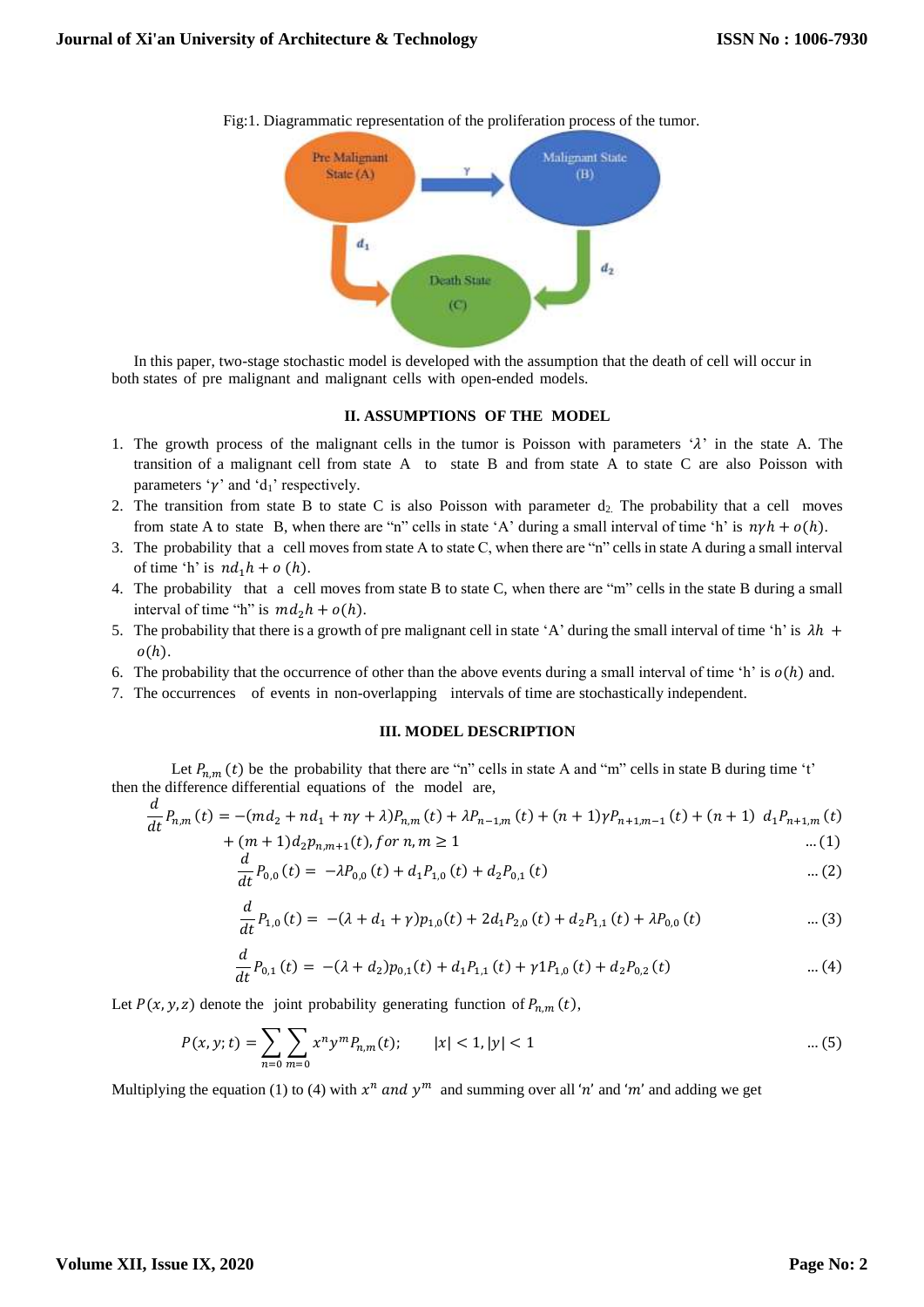$$
\frac{d}{dt}P(x,y:t) = -\lambda \left[ \sum_{n} \sum_{m} x^{n} y^{m} P_{n,m}(t) - \sum_{n} \sum_{m} x x^{n-1} y^{m} P_{n-1,m}(t) \right] \n+ d_{1} \left[ \sum_{n} \sum_{m} (n+1) x^{n} y^{m} P_{n+1,m}(t) - \sum_{n} \sum_{m} n x x^{n-1} y^{m} P_{n,m}(t) \right] \n- \beta \left[ \sum_{n} \sum_{m} n x x^{n-1} y^{m} P_{n,m}(t) - \sum_{n} \sum_{m} (n+1) x^{n} y y^{m-1} P_{n+1,m-1}(t) \right] \n- d_{2} \left[ \sum_{n} \sum_{m} m x^{n} y y^{m-1} P_{n,m}(t) - \sum_{n} \sum_{m} (m+1) x^{n} y^{m} P_{n,m+1}(t) \right] \qquad \dots (6)
$$

After simplification, we get

$$
\frac{d}{dt}P(x,y:t) = \left[ -(d_1 + \gamma)x - \gamma y + d_1 \right] \frac{\partial P}{\partial x} + d_2 (1 - y) \frac{\partial P}{\partial y} - \lambda P(1 - x)
$$

Which can be rearranged as

$$
\frac{dP}{dt} - \left[ -(d_1 + \gamma)x - \gamma y + d_1 \right] \frac{\partial P}{\partial x} - d_2 (1 + y) \frac{\partial P}{\partial y} = P\lambda(x - 1) \tag{7}
$$

Solving the equation (7) using the Lagrange's method,

We have

$$
\frac{dt}{1} = \frac{-dx}{-(d_1 + \gamma)x - \gamma y + d_1} = \frac{-dy}{d_2(1 - y)} = \frac{dp}{\lambda(x - 1)p}
$$
...(8)  
(i) (ii)

Solving the system of equation  $(i)$ ,  $(ii)$ ,  $(iii)$  and  $(iv)$  in (8), pair wise we get the arbitrary constants a, b, c as

$$
a = e^{-d_2 t} (y - 1) \qquad \qquad \dots (9)
$$

$$
b = \left[ (1-x) - \frac{\gamma}{d_1 + \gamma - d_2} (1-y) \right] (1-y)^{-(\frac{d_1 + \gamma}{d_2})} \qquad \dots (10)
$$

$$
c = P \exp \left\{ \frac{\lambda}{d_1 + \gamma} \left( 1 - x \right) + \frac{\gamma}{d_1 + \gamma} \left( 1 - y \right) \right\} \tag{11}
$$

Using the arbitrary constants given in equation (9), (10)  $\&$  (11) the general solution of (7) can be obtained as

$$
P(x, y, t) = exp\left\{\frac{\lambda}{d_1 + y} (1 - x) + \frac{\gamma}{d_1 + \gamma} (1 - y)\right\}
$$
  

$$
\Psi \left[ e^{-d_2 t} (1 - y) \left\{ (1 - x) - \frac{\beta}{d_1 + \beta - d_2} (1 - y) \right\} (1 - y)^{-\left(\frac{d_1 + \beta}{d_2}\right)} \right]
$$
...(12)

Where Ψ, is an arbitrary function of two variables.

Therefore substituting the initial condition  $P_{N_0, M_0}(0) = 1$ , we get

$$
P(x, y, t) = exp \left\{ \frac{\lambda}{d_2} \left\{ \frac{-d_2}{d_1 + \gamma} (1 - x) \left( 1 - e^{-(d_1 + \gamma)t} \right) - \left[ \frac{\gamma}{d_1 + \gamma} (1 - y) \left( 1 - e^{-d_2 t} \right) \right] \right\}
$$

$$
- \left[ \frac{d_2 \gamma (1 - y) (e^{-d_2 t} - e^{-(d_1 + \gamma)t})}{(d_1 + \gamma)(d_1 + \gamma + d_2)} \right] \right\} \left[ 1 - (1 - x) e^{-(d_1 + \gamma)t} - \frac{\gamma}{d_1 + \gamma - d_2} (1 - y) \left( (e^{-d_2 t} - e^{-(d_1 + \gamma)t}) \right) \right] \left[ 1 - (1 - x) e^{-(d_1 + \gamma)t} - \frac{\gamma}{d_1 + \gamma - d_2} (1 - y) \right] \tag{13}
$$

The Average number of cells in state A at time 't' is

# **Volume XII, Issue IX, 2020**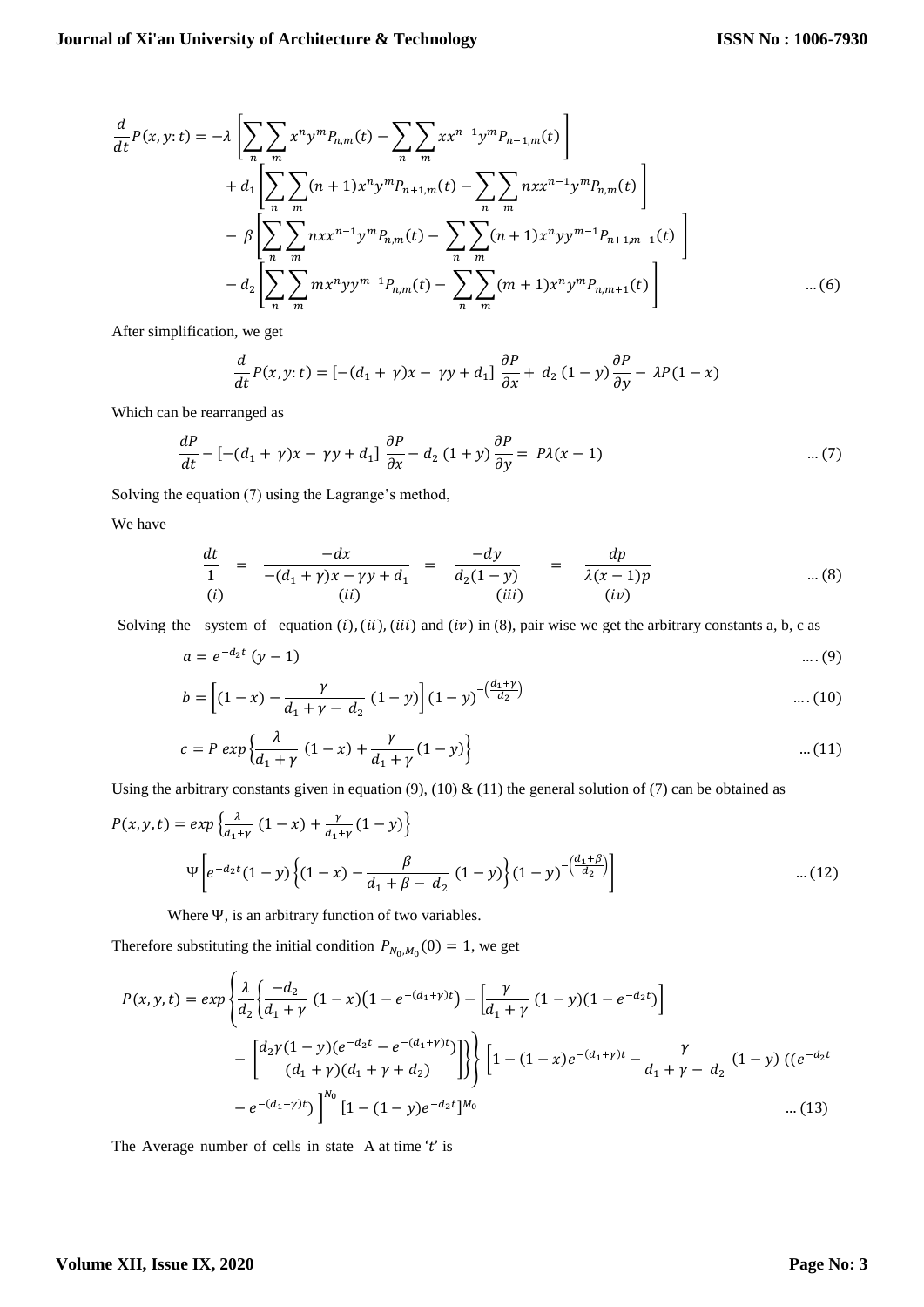$$
E[N(t)] = \frac{\lambda}{d_1 + \gamma} \left( 1 - e^{-(d_1 + \gamma)t} \right) + N_0 e^{-(d_1 + \gamma)t} \tag{14}
$$

The Average number of cells in state B at time 't' is

$$
E[M(t)] = \left[ \frac{\lambda \gamma}{d_1 + \gamma} \left\{ \frac{1 - e^{-d_2 t}}{d_2} - \frac{e^{-d_2 t} - e^{-(d_1 + \gamma)t}}{d_1 + \gamma - d_2} \right\} \right] + \left( \frac{N_0 \gamma}{d_1 + \gamma - d_2} \right) \left( e^{-d_2 t} - e^{-(d_1 + \gamma)t} \right) M_0 e^{-d_2 t} \qquad \qquad \dots (15)
$$

The variance of the number of cells in state A is

$$
V[N(t)] = \left[\frac{\lambda}{d_1 + \gamma} \left(1 - e^{-(d_1 + \gamma)t}\right)\right]^2 + N_0(N_0 - 1)e^{-2(d_1 + \gamma)t} + \left(\frac{2\lambda N_0}{d_1 + \gamma}\right)\left(1 - e^{-(d_1 + \gamma)t}\right)\n+ \left[\frac{\lambda}{d_1 + \gamma} \left(1 - e^{-(d_1 + \gamma)t}\right) + N_0 e^{-(d_1 + \gamma)t}\right]\n\left[1 - \left(\frac{\lambda}{d_1 + \gamma} \left(1 - e^{-(d_1 + \gamma)t}\right) + N_0 e^{-(d_1 + \gamma)t}\right)\right]\n\qquad \qquad \dots (16)
$$

The variance of the number of malignant cells in state  $B$  is obtained as

$$
V[M(t)] = \left\{ \left[ \frac{\lambda \gamma}{d_1 + \gamma} \left\{ \frac{1 - e^{-d_2 t}}{d_2} - \frac{e^{-d_2 t} - e^{-(d_1 + \gamma)t}}{d_1 + \gamma - d_2} \right\} \right]^2 + N_0(N_0 - 1) \left[ \left( \frac{\gamma}{d_1 + \gamma - d_2} \right) \left( e^{-d_2 t} - e^{-(d_1 + \gamma)t} \right) \right]^2 \right\}
$$
  
+ 
$$
e^{-d_2 t} (M_0 - 1) e^{-2d_2 t} + 2N_0 M_0 \gamma e^{-d_2 t} \left[ \frac{\left( e^{-d_2 t} - e^{-(d_1 + \gamma)t} \right)}{d_1 + \gamma - d_2} \right]
$$
  
+ 
$$
2 \left[ \frac{\gamma N_0 (e^{-d_2 t} - e^{-(d_1 + \gamma)t})}{d_1 + \gamma - d_2} + M_0 e^{-d_2 t} \right] \left[ \frac{\lambda \gamma}{d_1 + \gamma} \left\{ \frac{1 - e^{-d_2 t}}{d_2} - \frac{e^{-d_2 t} - e^{-(d_1 + \gamma)t}}{d_1 + \gamma - d_2} \right\} \right] \right\}
$$
  
+ 
$$
\left\{ \left[ \frac{\lambda \gamma}{d_1 + \gamma} \left\{ \frac{1 - e^{-d_2 t}}{d_2} - \frac{e^{-d_2 t} - e^{-(d_1 + \gamma)t}}{d_1 + \gamma - d_2} \right\} \right] + \left[ \frac{\gamma N_0 (e^{-d_2 t} - e^{-(d_1 + \gamma)t})}{d_1 + \gamma - d_2} + M_0 e^{-d_2 t} \right] \right\} \left\{ 1 - \left[ \frac{\lambda \gamma}{d_1 + \gamma} \left\{ \frac{1 - e^{-d_2 t}}{d_2} - \frac{e^{-d_2 t} - e^{-(d_1 + \gamma)t}}{d_1 + \gamma - d_2} \right\} \right] \right\}
$$
  
+ 
$$
\left[ \frac{\gamma N_0 (e^{-d_2 t} - e^{-(d_1 + \gamma)t})}{d_1 + \gamma - d_2} + M_0 e^{-d_2 t} \right]
$$
...(17)

The covariance between the number of cells in state A and in State B is

$$
Cov [M(t), N(t)] = \left[ \frac{\lambda \gamma}{d_1 + \gamma} \left\{ \frac{1 - e^{-d_2 t}}{d_2} - \frac{e^{-d_2 t} - e^{-(d_1 + \gamma)t}}{d_1 + \gamma - d_2} \right\} \right] \left[ \frac{\lambda}{d_1 + \gamma} \left( 1 - e^{-(d_1 + \gamma)t} \right) + N_0 e^{-(d_1 + \gamma)t} \right]
$$
  
+ 
$$
\left( e^{-d_2 t} - e^{-(d_1 + \gamma)t} \right) \frac{\gamma N_0}{d_1 + \gamma - d_2} \left[ (N_0 - 1) e^{-(d_1 + \gamma)t} + \frac{\lambda}{d_1 + \gamma} \left( 1 - e^{-(d_1 + \gamma)t} \right) \right]
$$
  
+ 
$$
\left[ \frac{\lambda M_0}{d_1 + \gamma} e^{-d_2 t} \left( 1 - e^{-(d_1 + \gamma)t} \right) + N_0 M_0 e^{-(d_1 + \gamma + d_2)t} \right]
$$
  
- 
$$
\left\{ \left[ \frac{\lambda \gamma}{d_1 + \gamma} \left\{ \frac{1 - e^{-d_2 t}}{d_2} - \frac{e^{-d_2 t} - e^{-(d_1 + \gamma)t}}{d_1 + \gamma - d_2} \right\} \right] \right\}
$$
  
+ 
$$
\left[ \frac{\gamma N_0 (e^{-d_2 t} - e^{-(d_1 + \gamma)t})}{d_1 + \gamma - d_2} + M_0 e^{-d_2 t} \right] \left\{ \left[ \frac{\lambda}{d_1 + \gamma} \left( 1 - e^{-(d_1 + \gamma)t} \right) \right\} \right. \dots (18)
$$

The average total number of pre malignant and malignant cells in the tumor in both states A and B is

$$
E[L(t)] = E[N(t)] + E[M(t)]
$$
  
\n
$$
E[L(t)] = \left[\frac{\lambda}{d_1 + \gamma} \left(1 - e^{-(d_1 + \gamma)t}\right) + N_0 e^{-(d_1 + \gamma)t}\right] + \left[\frac{\lambda \gamma}{d_1 + \gamma} \left\{\frac{1 - e^{-d_2 t}}{d_2} - \frac{e^{-d_2 t} - e^{-(d_1 + \gamma)t}}{d_1 + \gamma - d_2}\right\}\right]
$$
  
\n
$$
+ \left(\frac{N_0 \gamma}{d_1 + \gamma - d_2}\right) \left(e^{-d_2 t} - e^{-(d_1 + \gamma)t}\right) M_0 e^{-d_2 t}
$$
...(19)

# **Volume XII, Issue IX, 2020**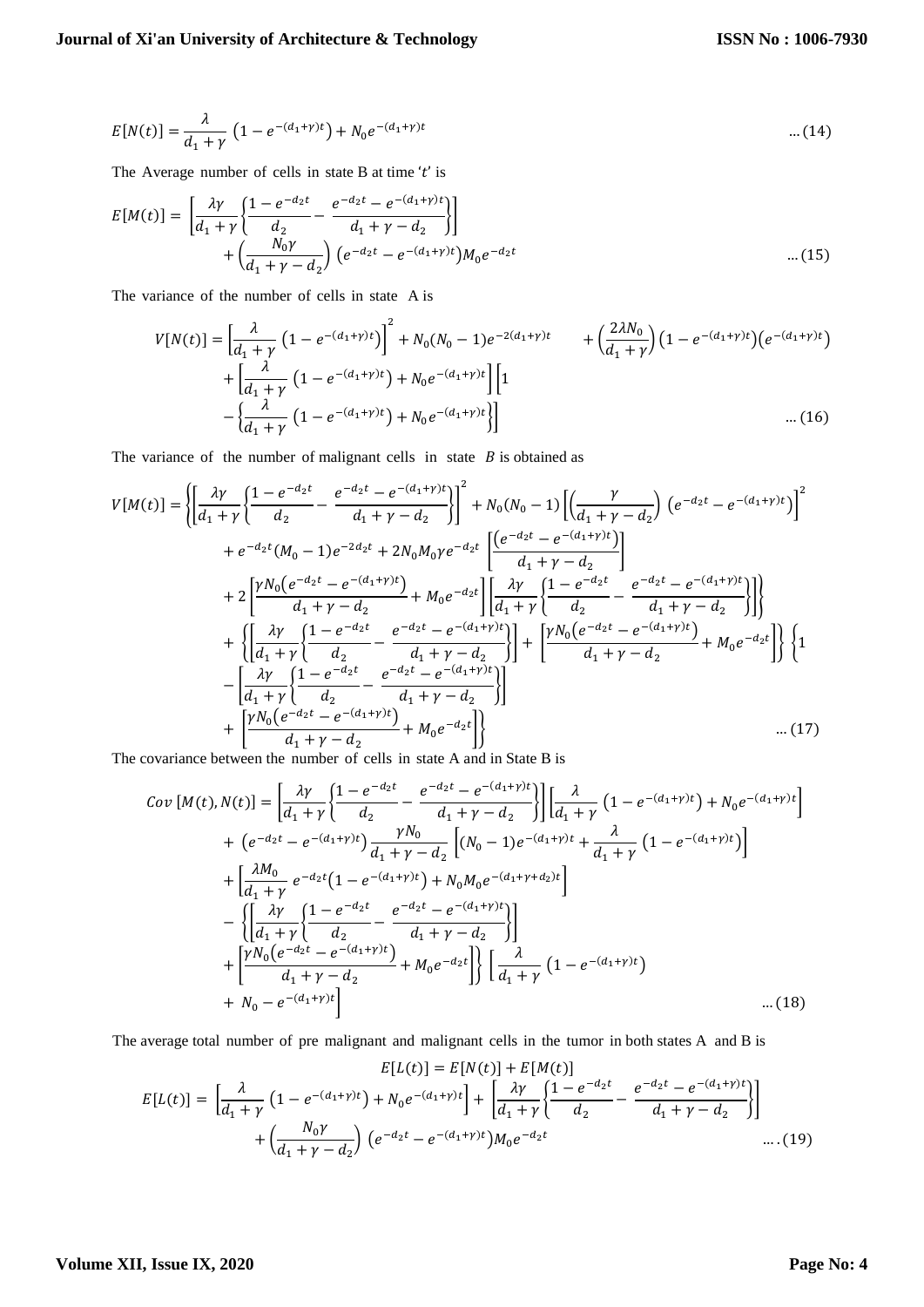The variability of total number of cells in both the states is obtained from

$$
V[L(t)] = \left[\frac{\lambda}{d_1 + \gamma} \left(1 - e^{-(d_1 + \gamma)t}\right)\right]^2 + N_0(N_0 - 1)e^{-2(d_1 + \gamma)t} + \left(\frac{2\lambda N_0}{d_1 + \gamma}\right)\left(1 - e^{-(d_1 + \gamma)t}\right)\left(e^{-(d_1 + \gamma)t}\right) + \left[\frac{\lambda}{d_1 + \gamma}\left(1 - e^{-(d_1 + \gamma)t}\right) + N_0e^{-(d_1 + \gamma)t}\right]\right] \left[1 - \left\{\frac{\lambda}{d_1 + \gamma}\left(1 - e^{-(d_1 + \gamma)t}\right) + N_0e^{-(d_1 + \gamma)t}\right\}\right] + \left[\frac{\lambda \gamma}{d_1 + \gamma}\left\{\frac{1 - e^{-d_2 t}}{d_2} - \frac{e^{-d_2 t} - e^{-(d_1 + \gamma)t}}{d_1 + \gamma - d_2}\right\}\right]^2 + M_0(N_0 - 1)\left[\left(\frac{\gamma}{d_1 + \gamma - d_2}\right) \left(e^{-d_2 t} - e^{-(d_1 + \gamma)t}\right)\right]^2 + M_0(N_0 - 1)e^{-2d_2 t} \left[\frac{\gamma N_0 \left(e^{-d_2 t} - e^{-(d_1 + \gamma)t}\right)}{d_1 + \gamma - d_2}\right] + 2N_0M_0\gamma e^{-d_2 t} \left[\frac{\left(e^{-d_2 t} - e^{-(d_1 + \gamma)t}\right)}{d_1 + \gamma - d_2}\right] + \left\{\left[\frac{\lambda \gamma}{d_1 + \gamma}\left\{\frac{1 - e^{-d_2 t}}{d_2} - \frac{e^{-d_2 t} - e^{-(d_1 + \gamma)t}}{d_1 + \gamma - d_2}\right\}\right] + 2N_0M_0\gamma e^{-d_2 t} \left[\frac{\left(e^{-d_2 t} - e^{-(d_1 + \gamma)t}\right)}{d_1 + \gamma - d_2}\right] + \left\{\frac{\lambda \gamma}{d_1 + \gamma}\left\{\frac{1 - e^{-d_2 t}}{d_2} - \frac{e^{-d_2 t} - e^{-(d_1 + \gamma)t}}{d_1 + \gamma - d_2}\right\}\right] + \left[N_0(e^{-d_2 t} - e^{-(d_1 + \gamma)t}) + M_0e^{-d_2 t}\right]\right\}\left\{1 - \left[\frac{\lambda \gamma}{d_1 + \gamma}\left\
$$

For various values of t,  $\lambda$ ,  $d_1$ ,  $\gamma$ ,  $M_0$ ,  $N_0$ ,  $d_2$ ,  $E[L(t)]$ ,  $V[L(t)]$  are given in table 1.

| Values of $E[L(t)]$ , $V[L(t)]$ for various values of the parameters |                    |          |        |                |                 |                |         |         |
|----------------------------------------------------------------------|--------------------|----------|--------|----------------|-----------------|----------------|---------|---------|
| $\lambda$                                                            | $\boldsymbol{d}_1$ | $\gamma$ | $d_2$  | $M_0$          | $N_0$           | t              | E[L(t)] | V[L(t)] |
| 0.934                                                                | 0.021              | 0.784    | 0.237  | 10             | $\overline{15}$ | $\overline{5}$ | 12.629  | 35.565  |
|                                                                      |                    |          | 0.351  |                |                 |                | 8.985   | 33.92   |
|                                                                      |                    |          | 0.465  |                |                 |                | 6.701   | 32.45   |
|                                                                      |                    |          | 0.543  |                |                 |                | 5.636   | 31.653  |
| 1.432                                                                | 0.0875             | 0.082    | 0.0762 | 10             | 15              | 5              | 22.434  | 176.468 |
|                                                                      |                    | 0.234    |        |                |                 |                | 22.590  | 130.150 |
|                                                                      |                    | 0.386    |        |                |                 |                | 22.691  | 112.014 |
|                                                                      |                    | 0.538    |        |                |                 |                | 22.759  | 107.623 |
| 1.432                                                                | 0.124              | 0.029    | 0.462  | $\overline{2}$ | $\overline{5}$  | $\overline{5}$ | 7.909   | 106.404 |
|                                                                      | 0.276              |          |        |                |                 |                | 5.232   | 82.234  |
|                                                                      | 0.325              |          |        |                |                 |                | 4.653   | 78.426  |
|                                                                      | 0.395              |          |        |                |                 |                | 3.987   | 75.205  |
| 0.491                                                                | 0.015              | 0.009    | 0.462  | 20             | 5               | 5              | 8.842   | 77.285  |
| 0.684                                                                |                    |          |        |                |                 |                | 9.762   | 112.819 |
| 0.951                                                                |                    |          |        |                |                 |                | 11.036  | 167.64  |
| 1.430                                                                |                    |          |        |                |                 |                | 13.320  | 282.866 |
| 0.684                                                                | 0.015              | 0.009    | 0.462  | 10             | 5               | 5              | 17.801  | 111.925 |
|                                                                      |                    |          |        |                |                 | 8              | 17.926  | 187.419 |
|                                                                      |                    |          |        |                |                 | 10             | 18.313  | 241.799 |
|                                                                      |                    |          |        |                |                 | 12             | 18.763  | 299.224 |

**TABLE-1**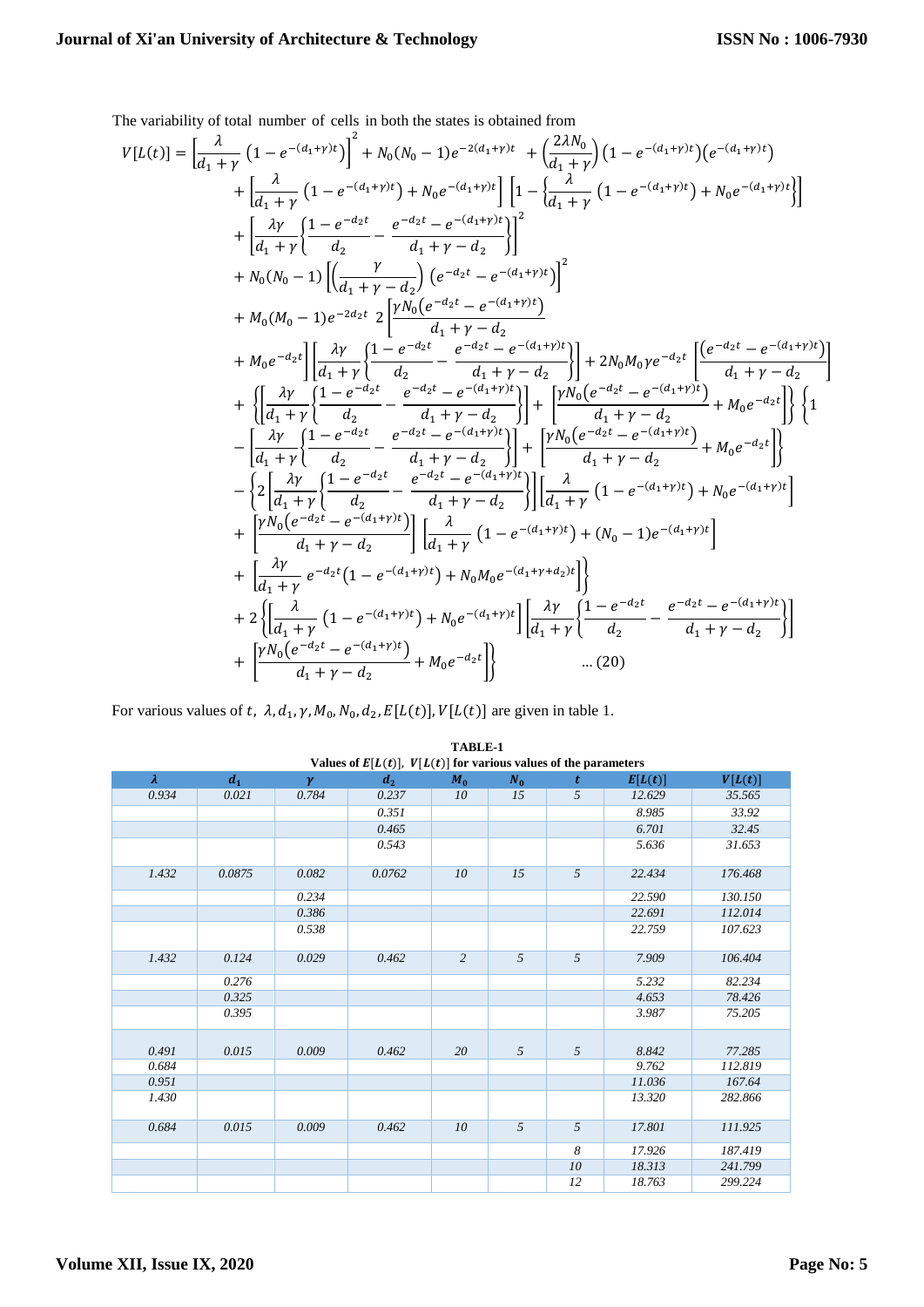| 0.951 | 0.015 | 0.009 | 0.462 | 20             | 10             | 5              | 15.551 | 124.928 |
|-------|-------|-------|-------|----------------|----------------|----------------|--------|---------|
|       |       |       |       | 40             |                |                | 17.536 | 126.717 |
|       |       |       |       | 60             |                |                | 19.521 | 128.505 |
|       |       |       |       | 80             |                |                | 21.507 | 130.293 |
| 0.987 | 0.775 | 0.009 | 0.862 | 40             | 20             | 5              | 2.195  | 42.186  |
|       |       |       |       |                |                | $\overline{7}$ | 1.449  | 103.852 |
|       |       |       |       |                |                | 9              | 1.306  | 402.962 |
|       |       |       |       |                |                | 10             | 1.287  | 852.918 |
| 0.987 | 0.775 | 0.009 | 0.862 | $\overline{c}$ | $\overline{4}$ | $\overline{5}$ | 1.355  | 21.225  |
|       |       |       |       |                | 6              |                | 1.396  | 23.782  |
|       |       |       |       |                | 8              |                | 1.437  | 26.340  |
|       |       |       |       |                | 9              |                | 1.458  | 27.618  |
|       |       |       |       |                |                |                |        |         |
| 0.987 | 0.775 | 0.009 | 0.862 | 5              | $\overline{4}$ | 5              | 1.395  | 21.265  |
|       |       |       |       | 6              |                |                | 1.409  | 21.278  |
|       |       |       |       | $\overline{7}$ |                |                | 1.422  | 21.292  |
|       |       |       |       | 8              |                |                | 1.436  | 21.305  |

## MODEL FOR CELL DURATION IN THE CANCER

In this model, we assume that every malignant cell in the tumor is in state (A) in the beginning. After a period of time in state A, the malignant cell will either dead (going to state C) or divides in to two mutant cells (going to state B).

Let  $f(x)$  be the probability density function of a cell that the time spent in state A until leaving to state 'C'. Let  $g(x)$  be the probability density function of the time that a cell will spent in state 'A' until leaving to state B and  $h(x)$  be the probability density function of a cell that the time spent in state B until leaving to state 'C'.

Then the survival function of the cell in the states A, B and C respectively are

$$
F(t) = 1 - \int_0^t f(x) \, dx \tag{21}
$$

$$
G(t) = 1 - \int_{0}^{t} g(x) dx
$$
 ... (22)

$$
H(t) = 1 - \int_0^t h(x) \, dx \tag{23}
$$

Therefore the force of transition from state A to state C, state A to state B and state B to state C respectively are  $\epsilon$  (i)

$$
\Psi_1(t) = \frac{f(t)}{F(t)} \tag{24}
$$

$$
\Psi_2(t) = \frac{g(t)}{G(t)} \tag{25}
$$

$$
\Psi_3(t) = \frac{h(t)}{H(t)} \tag{26}
$$

The probability that a malignant cell generated initially at time  $t=0$  is still in the tumor in state A at time't' is

$$
a(t) = \int_{t}^{\infty} [F(x)g(x) + G(x)f(x)]dx \qquad \qquad \dots (27)
$$

The probability that a mutant malignant cell in state 'B' at time't' is

$$
b(t) = \int_0^t \left[ \int_t^{\infty} [F(y)g(y) + G(y)f(y)] dy \right] \frac{g(x)H(t-x)}{G(x)} dx \qquad \dots (28)
$$

The probability that a malignant (either mutant or pre mutant) cell is in state 'C' at time 't' is,

$$
c(t) = 1 - a(t) - b(t)
$$
 for all  $t \ge 0$  ... (29)

 In order to analyze transition probabilities, we assume that the duration of time a cell spent in state A before reaching to state B; the duration of time a cell in the state B before reaching to state C and the duration of time a cell in the state 'A' before reaching to state C are all exponential with parameters  $\gamma$ ,  $d_1$  and  $d_2$  respectively.

$$
f(x) = d_1 e^{-d_1 x}
$$
  
\n
$$
g(x) = \gamma e^{-\beta x}
$$
  
\n
$$
h(x) = d_2 e^{-d_2 x}
$$
 ... (30)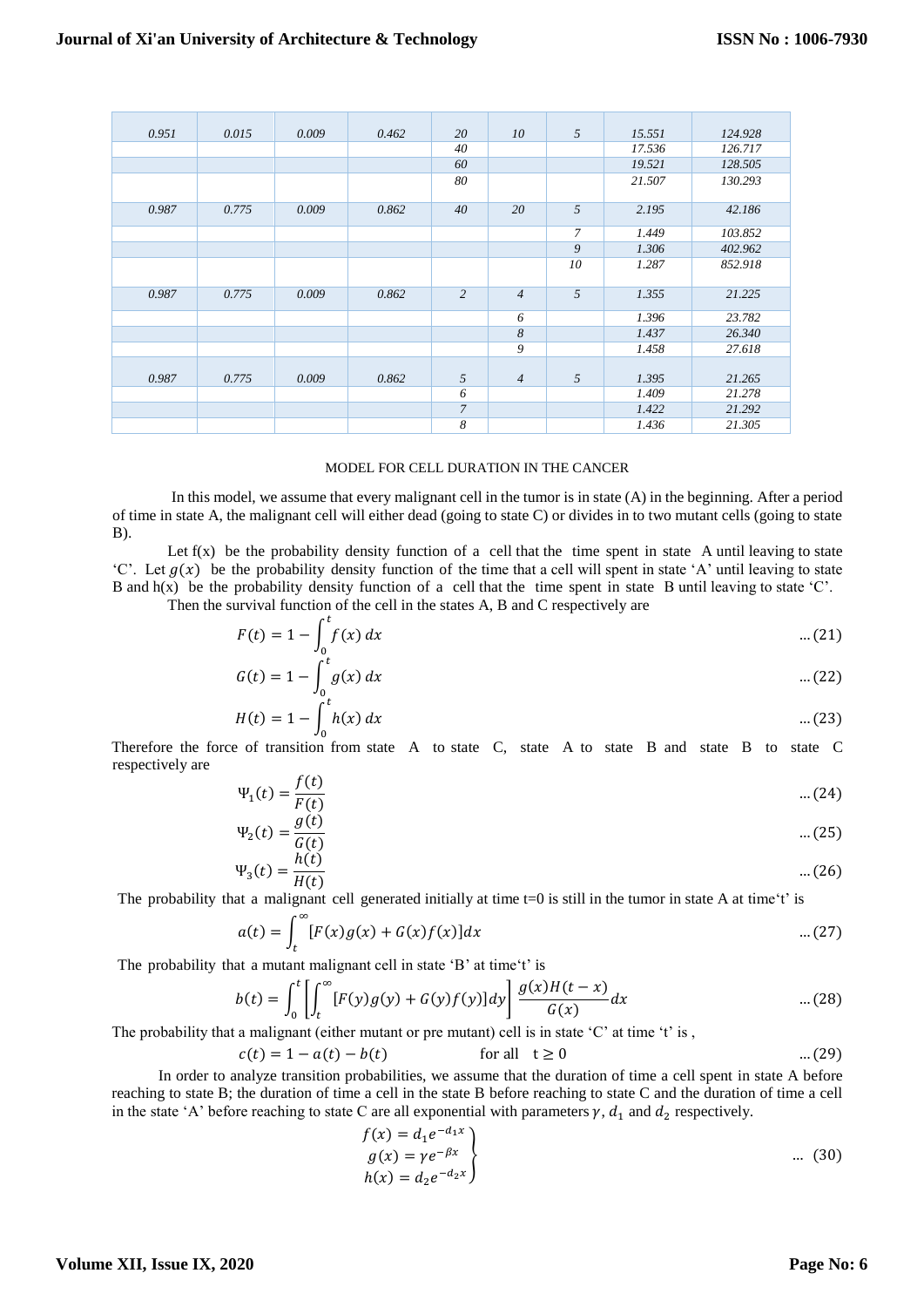Therefore the expected duration of a pre malignant cell is in state A before reaching state C is  $(1/d_1)$ the expected duration of pre malignant cell in state A before reaching the state B is  $(1/\gamma)$  and the expected duration of a mutant malignant cell in state B before reaching state C is  $(1/d_2)$ .

Substituting (31) in the equations (28), (29) and in (30) we get

$$
a(t) = e^{-(d_1 + \gamma)t} \qquad \qquad \dots (31)
$$

$$
b(t) = \frac{r}{d_1 + \gamma - d_1} \left( e^{-d_2 t} - e^{-(d_1 + \gamma)t} \right) \tag{32}
$$

$$
c(t) = 1 - \left(\frac{d_1 - d_2}{d_1 + \gamma - d_2}\right) e^{-(d_1 + \gamma)t} - \left(\frac{\beta}{d_1 + \gamma - d_1}\right) e^{-d_2 t} \qquad \qquad \dots (33)
$$

Let  $s(t)$  be the probability that a pre-malignant cell generated at time  $t = 0$  is still in the tumor at time 't', then

$$
s(t) = Pe^{-\lambda_1(t)} + (1 - P)e^{-\lambda_2(t)} \tag{34}
$$

Where,

$$
\lambda_1 = d_1 + \gamma
$$
  
\n
$$
\lambda_2 = d_2
$$
  
\n
$$
P = \frac{d_1 - d_2}{d_1 + \gamma - d_2}
$$

Therefore  $s(t)$  is the Probability density function of the mixture of exponential distribution with parameters  $P$ ,  $\lambda_1$ ,  $\lambda_2$ .

For different values of  $d_1$ ,  $\gamma$ ,  $d_2$  and t the values of  $s(t)$  are computed and given in table 2.

 **Table -2** The values of  $S(t)$  for different values of  $d_1$ ,  $\gamma$ ,  $d_2$  and t

| <b>Cyclic</b> | d <sub>1</sub> | $\mathbf{v}$ | d <sub>2</sub> | $\mathbf t$           | S(t)           |
|---------------|----------------|--------------|----------------|-----------------------|----------------|
|               | 0.1234         | 0.0174       | 0.0013         | $\boldsymbol{\theta}$ | $\mathcal{I}$  |
|               |                |              |                | $\overline{c}$        | 0.785          |
|               |                |              |                | $\overline{4}$        | 0.622          |
| I             |                |              |                | 6                     | 0.500          |
|               |                |              |                | $\boldsymbol{8}$      | 0.407          |
|               |                |              |                | 10                    | 0.337          |
|               | 0.5674         | 0.0174       | 0.4562         | $\theta$              | $\mathfrak{1}$ |
|               |                |              |                | $\overline{c}$        | 0.323          |
|               |                |              |                | $\overline{4}$        | 0.105          |
| II            |                |              |                | 6                     | 0.035          |
|               |                |              |                | 8                     | 0.012          |
|               |                |              |                | 10                    | 0.004          |
|               | 0.9845         | 0.6834       | 0.174          | $\boldsymbol{\theta}$ | $\mathfrak{1}$ |
|               |                |              |                | $\overline{c}$        | 0.421          |
|               |                |              |                | $\overline{4}$        | 0.387          |
| Ш             |                |              |                | 6                     | 0.373          |
|               |                |              |                | $\overline{\delta}$   | 0.360          |
|               |                |              |                | 10                    | 0.348          |
|               | 0.1234         | 0.9845       | 0.4532         | $\boldsymbol{\theta}$ | $\mathfrak{1}$ |
|               |                |              |                | $\overline{c}$        | 0.553          |
|               |                |              |                | $\overline{4}$        | 0.239          |
| IV            |                |              |                | 6                     | 0.098          |
|               |                |              |                | $\boldsymbol{8}$      | 0.040          |
|               |                |              |                | 10                    | 0.016          |
|               | 0.5674         | 0.6834       | 0.0013         | $\boldsymbol{\theta}$ | $\mathfrak{1}$ |
|               |                |              |                | $\overline{c}$        | 0.582          |
|               |                |              |                | $\overline{4}$        | 0.547          |
| V             |                |              |                | 6                     | 0.543          |
|               |                |              |                | $\overline{8}$        | 0.541          |
|               |                |              |                | 10                    | 0.540          |
|               | 0.9845         | 0.9903       | 0.9744         | $\boldsymbol{\theta}$ | $\mathfrak{1}$ |
|               |                |              |                | $\overline{c}$        | 0.141          |
|               |                |              |                | $\overline{4}$        | 0.020          |
| VI            |                |              |                | $\overline{6}$        | 0.003          |
|               |                |              |                | $\boldsymbol{8}$      | 0.00041        |
|               |                |              |                | 10                    | 0.000058       |